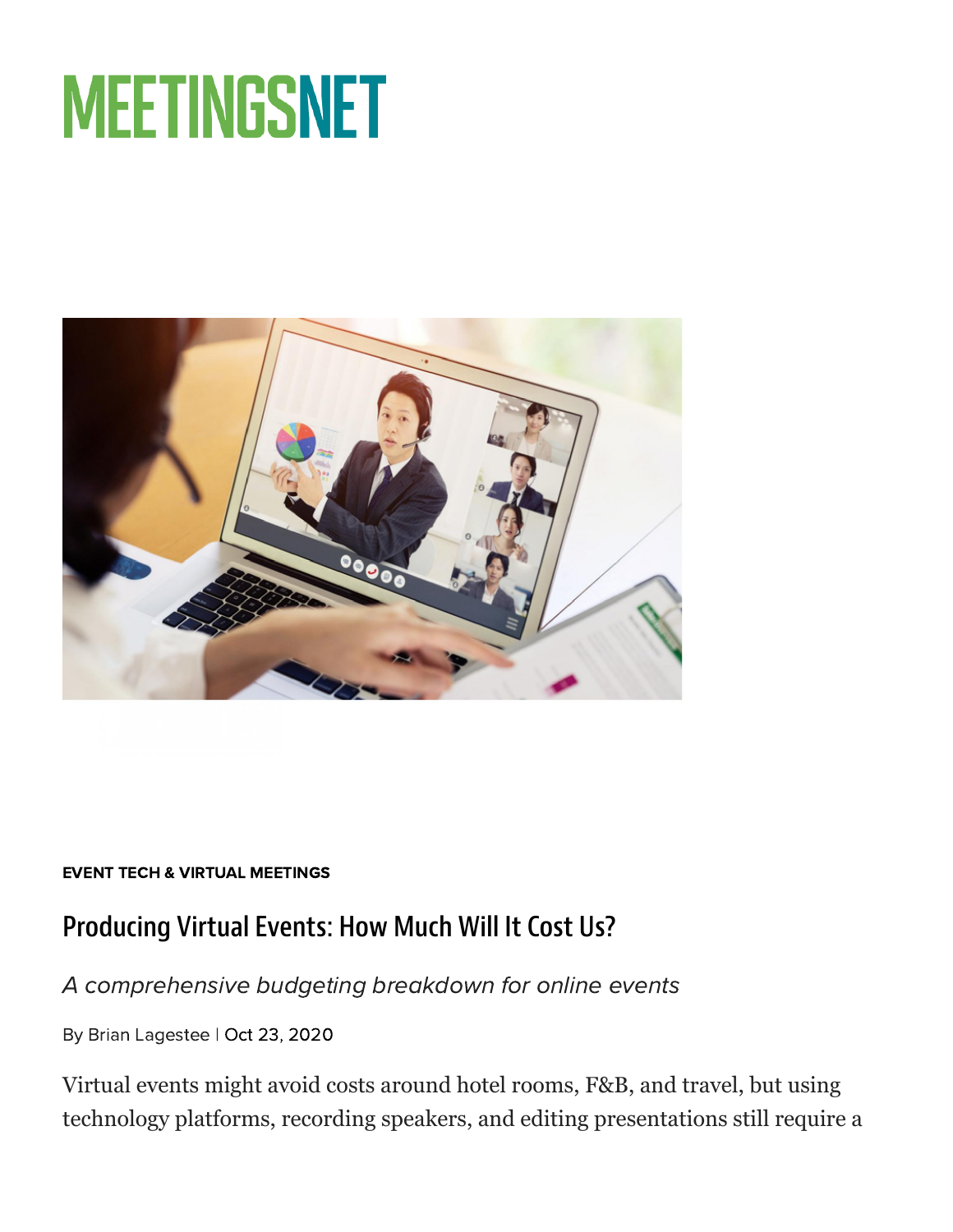significant investment. Here's a rundown of the elements to consider when you budget, whether you're on a shoestring or have deep pockets.

So, where do you begin? You might consider starting with the overall budget for your previous in-person version of the event. While you have the opportunity to achieve some savings going virtual, the makeup of your spend will look very different than the live event. A significant part of the budget will need to be set aside for preplanning and pre-production of the event content and format. This could include:

- Pre-recording presenters
- Designing content themes and transitions
- Editing video content
- Renting or building out a stage or studio environment
- Conducting technical checks with your remote presenters
- Providing presenter kits, with ring lights, web cameras, and other items

Pre-event logistics is another area to plan for in terms of both budget and organizational resources. This includes organizing time with your presenters, handling content review of edited videos, building out the platform pages and features, as well as scheduling rehearsals and question-and-answer sessions across multiple time zones.

Each virtual-event budget is unique, with considerations for the revenue model, the number of attendees, and the desired production quality and level of interaction. My advice is to look at your spend from previous years and then work with your production partner to build a new event budget based on how your virtual event is designed. Keep in mind that groups generally can't charge attendees and sponsors nearly as much in a virtual environment as they do face to face.

Here are some ballpark figures to give you an idea of what pricing could look like:

• For a smaller, single-day virtual meeting with presentations and breakout discussions, the price can range from \$4,000 to \$20,000.

• For a two-day event that includes a general session, multiple tracks, and breakout rooms, the price is typically between \$20,000 to \$75,000.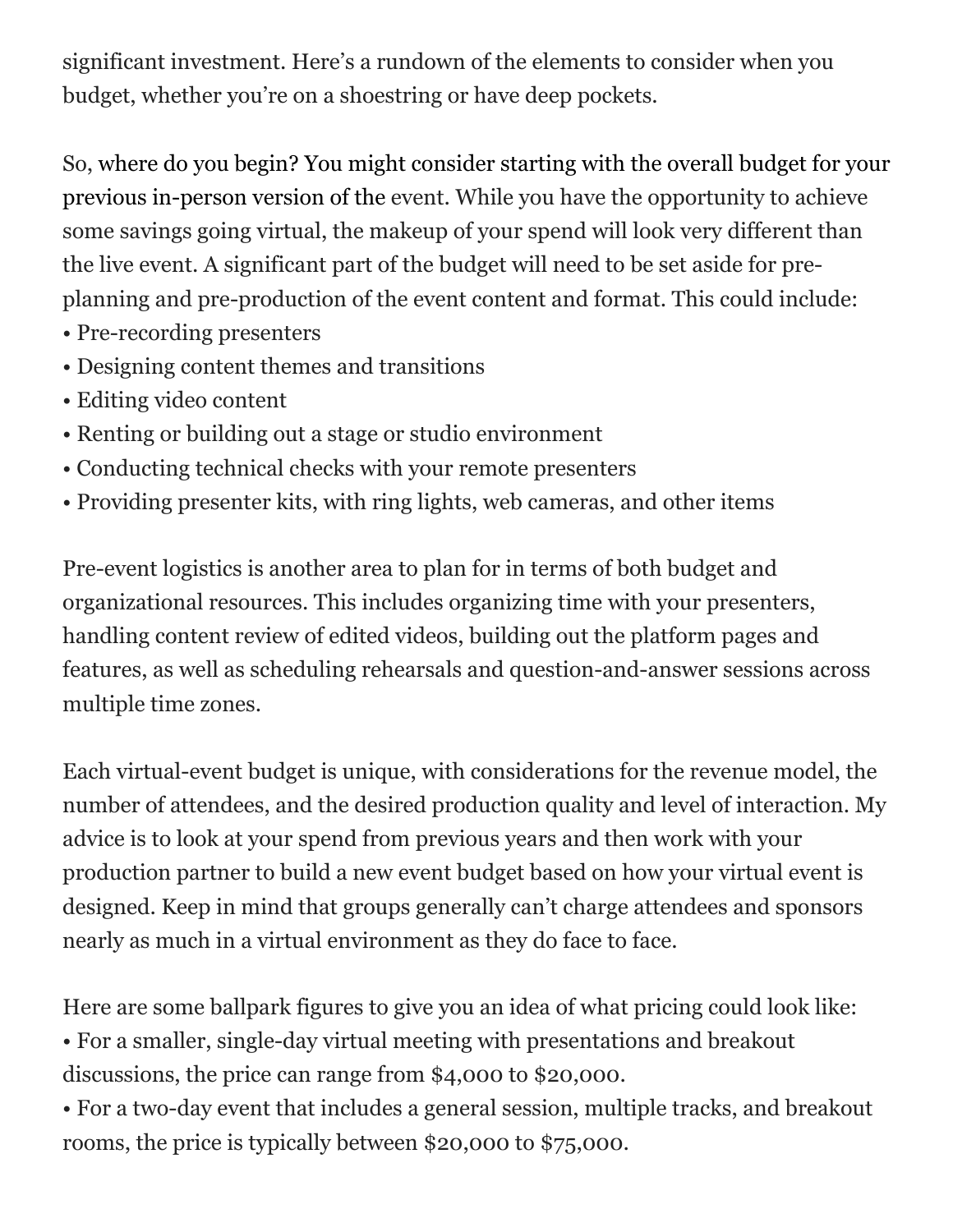• For a multi-day event over the course of week with multiple keynote sessions, panel discussions, a location with a stage and studio environment, exhibits, and breakouts, the price can range from \$75,000 to \$150,000.

• For a full-scale, high-quality event with general sessions, keynotes, sponsor videos, breakouts, exhibits, networking, live and prerecorded studio locations, an upgraded platform, and opening videos, you can expect the cost to be about \$200,000 or perhaps more.

#### **The Cost of Platforms**

In terms of pricing, virtual-event platforms can be segmented into three tiers:

**Tier one:** These are simple platforms such as Zoom, WebEx, Microsoft Teams, and Google Meet. They work well for connecting small groups but can be a challenge if you are looking to add branding to or improve the production values. The cost for a basic solution for a single event can be anywhere from zero to about \$2,500.

**Tier two:** The next level up is a more customized platform that includes registration, session pages, breakouts, creative treatments, themed graphics, and other features, such as sponsorship pages or exhibit sites. Our company has built out simple yet solid-quality platform solution that ranges from \$2,000 to \$12,000 based on the complexity of your event.

**Tier three:** Full-service, robust platforms include the features of tier-one and tiertwo solutions, plus:

- Custom registration and ticket levels
- Tailor-made agenda and community features
- Mobile app for the event
- Breakout environments that are interactive
- Exhibits
- Data reporting and analytics at the individual-registrant level

These more custom solutions can run from \$12,000 to \$30,000, with a portion of the cost assigned to each registration if desired. For example, the cost may be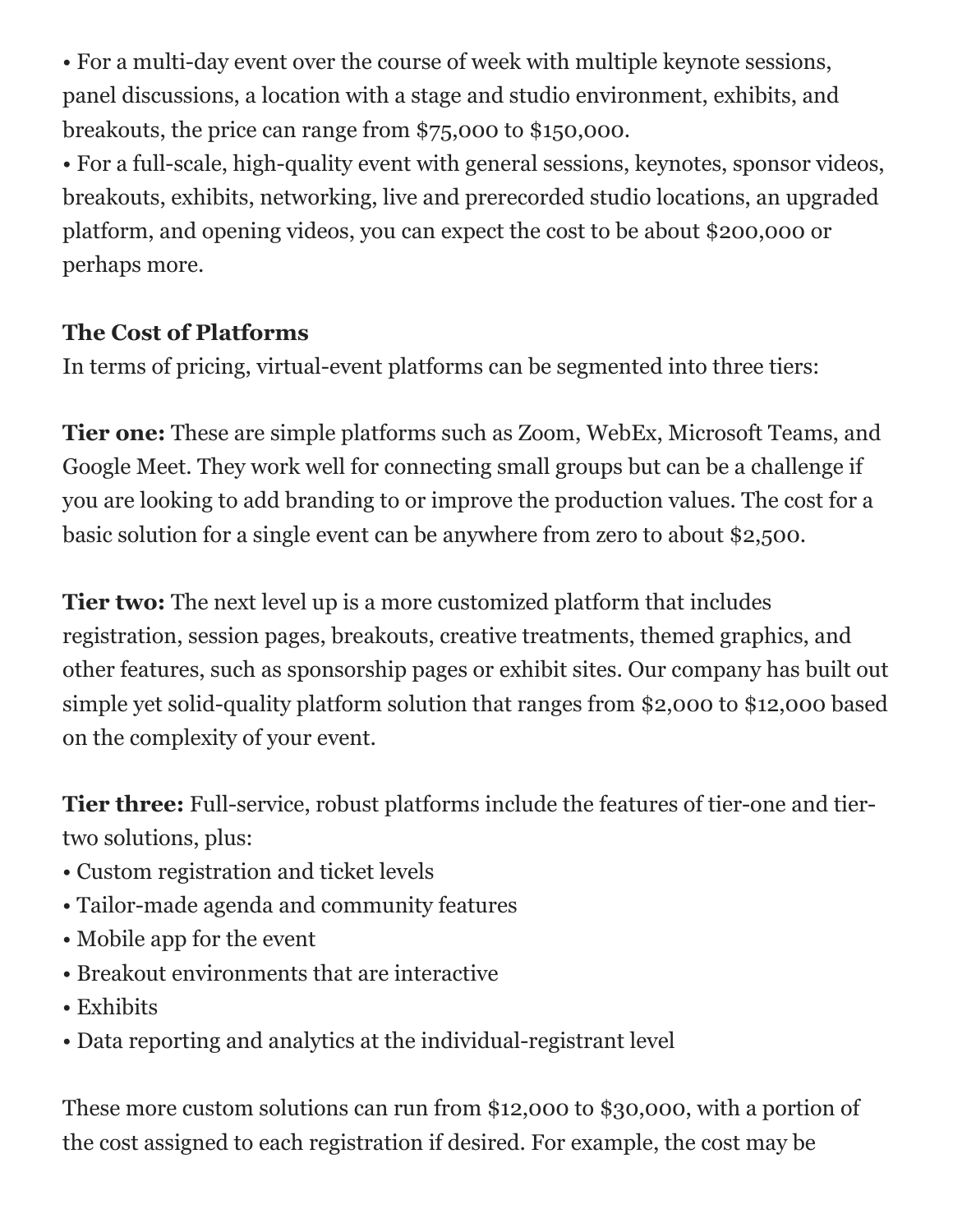\$12,000 for the platform plus \$5 per attendee. These tier-three tools can be used for events with thousands of attendees and can handle streaming content and remote presenters participating via common platforms like Zoom, Skype, and Microsoft teams.

#### **Don't Forget the Editing**

One of the most significant costs to understand and budget for is editing. It takes experienced editors some time to create the smooth and polished look of a highly produced virtual event. While livestreaming costs are often built into your platform package price, editing costs are dependent upon the scale of the event, number of sessions, and the review process. If you capture pre-recorded material with multiple camera angles, smooth transitions, and timely graphical inserts, you will greatly lower your pre-production editing cost. If the content is captured using different software programs and individual recordings for each speaker, it will require editing, which will increase the overall cost. Overall, there will be a trade-off between how your video content is captured and your editing costs.

## **Pre-Event Recordings and Studio Time**

There are a number of ways to handle pre-event recordings, and each affects the cost.

For remote presenters, sending out presenter kits can definitely improve the production value of your recordings. The kits include a ring light, microphone, headset, and high-definition web camera. You can also include a backdrop or green screen depending on the look you are going for. These presenter kits start at \$1,000, however, not all presenters need the entire kit, so the equipment cost is variable.

Pre-recording costs, billed at about \$100 an hour, are impacted by the amount of time required to complete tech checks, coach the presenters on their setup, and then complete the actual recording. Keep in mind this 2:1 rule: For every minute of recording, it will take twice that amount in billable time to capture it.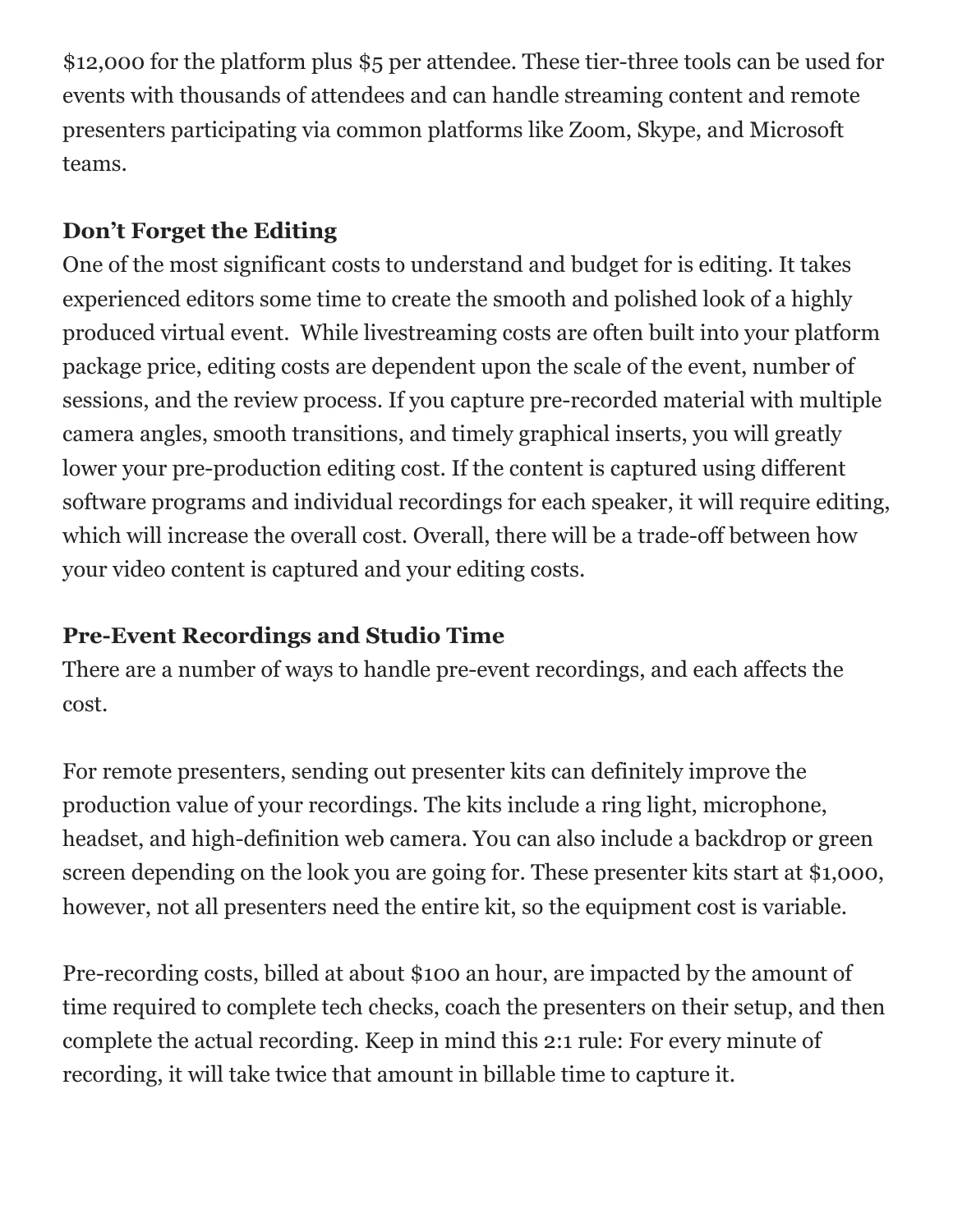Once the content is captured, you need to consider your post-recording editing, which is generally billed at \$150 an hour. A basic edit for a presenter recording consists of adding an intro graphic, which can be the name of the conference, session, or company logo; putting in a "lower third," which shows the name of the presenter who is speaking; cleaning up of any slide timing or transitions; and adding a wrap-up graphic at the end of the recording. This simple edit creates a more professional presentation and takes about one to two hours depending on the length of the recording.

Pre-recording is a great approach, particularly when your presenters need to be remote and are not all able to be in the same location. However, another option is to bring them into a studio for pre-recording. If you decide to do a combination of livestream and pre-recordings using the studio, both can be accomplished in the same setting. In a studio, the event will have a more "live" feel to it, and you can add the type of production values you would experience at a typical live event. The typical cost for a full-scale studio package—or the equipment and technology to build a studio into an office, hotel, or other space—runs from \$10,000 to \$45,000 depending on the size of the studio, scenic elements, and duration of the event. You should also consider these items:

- Length of time the studio will be used
- Number of panelists or guests on stage at any given time
- Graphic elements and customer branding
- For inexperienced presenters including a stage manager will be important.

Don't forget to ask about additional labor costs. Does the production company bill for the producer who will manage the event? How about additional crew required to operate in the studio or post-production, like a camera operator, lead video engineer, graphics engineer, or an audio engineer?

There you have it: the basic elements of pricing a virtual event.

*Brian Lagestee is CEO o[f](https://www.clarityexperiences.com/?utm_source=referral&utm_medium=blog&utm_campaign=meetingsnet) [Clarity Experiences](https://www.clarityexperiences.com/?utm_source=referral&utm_medium=blog&utm_campaign=meetingsnet) , an audiovisual services and event production company based in Lake Forest, Calif. A version of this article originally*